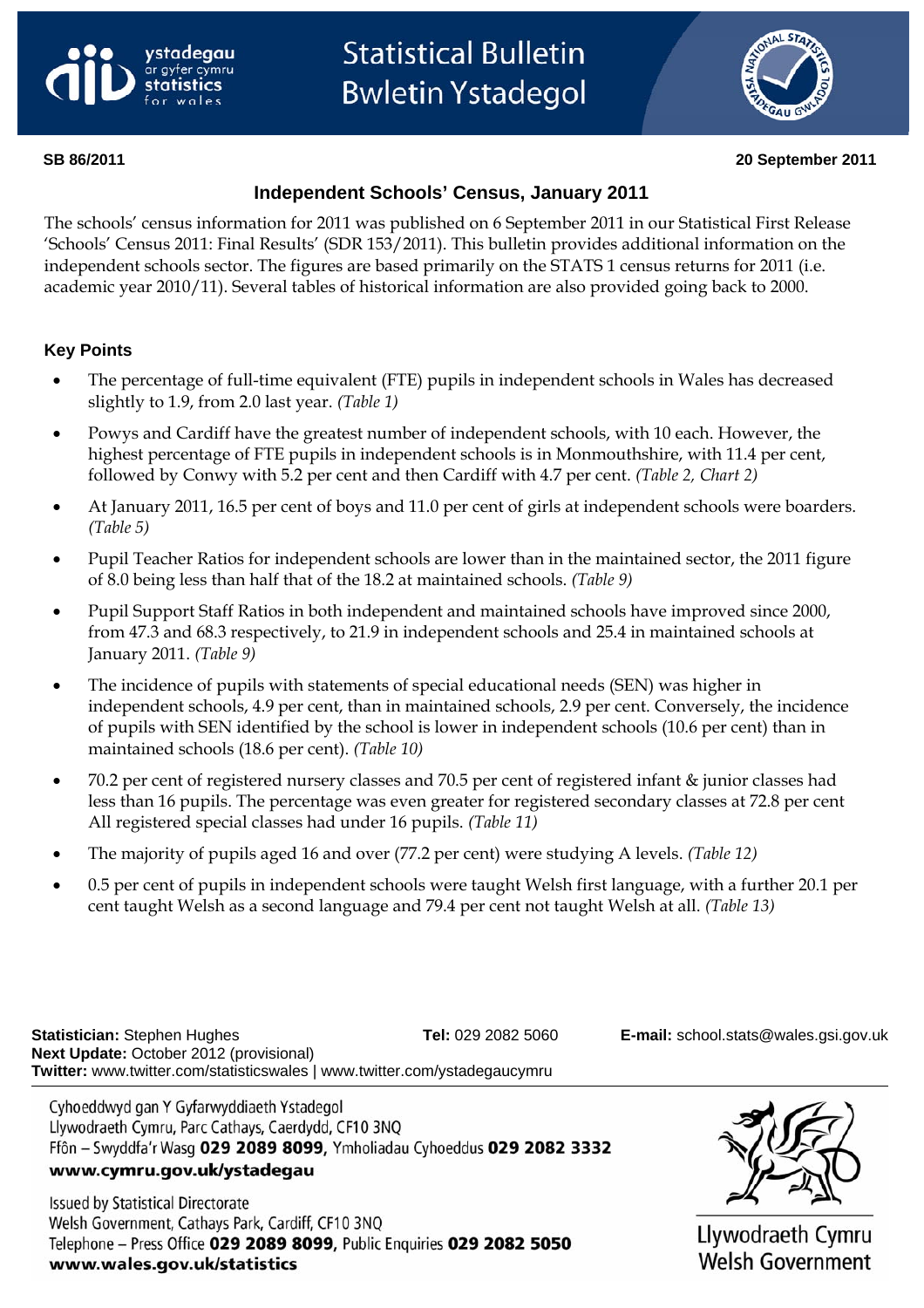| <b>Contents</b>    |                                                                                                                                    |                |
|--------------------|------------------------------------------------------------------------------------------------------------------------------------|----------------|
|                    |                                                                                                                                    | Page           |
|                    | <b>Schools and Pupils</b>                                                                                                          |                |
| Chart 1<br>Chart 2 | Number of independent schools in Wales, 2000 to 2011<br>Percentage of full-time equivalent pupils in independent schools, by local | 3              |
|                    | authority, January 2011                                                                                                            | $\mathfrak{B}$ |
| Table 1            | Independent Schools and their pupils, 2000 to 2011                                                                                 | $\overline{4}$ |
| Table 2            | Independent Schools and their pupils, by local authority, January 2011                                                             | $\overline{4}$ |
| Table 3            | Pupils in independent schools, by broad age group, 2000 to 2011                                                                    | 5              |
| Table 4            | Pupils in independent schools, full-time and part-time, by sex and local<br>authority, January 2011                                | 5              |
| Table 5            | Boarders in independent schools, by sex and local authority, January 2011                                                          | 6              |
|                    | <b>Teachers and support staff</b>                                                                                                  |                |
| Chart 3            | Pupil Teacher Ratios in schools, 2000 to 2011                                                                                      | 7              |
| Chart 4            | Pupil Support Staff Ratios in schools, 2000 to 2011                                                                                | 7              |
| Table 6            | Qualified teachers in independent schools, 2000 to 2011                                                                            | 7              |
| Table 7            | Qualified teachers in independent schools, full-time and part-time, by<br>category, sex and local authority, January 2011          | 8              |
| Table 8            | Full-time equivalent support staff in independent schools, 2000 to 2011                                                            | 9              |
| Table 9            | Ratios of pupils to teachers, support staff and adults in schools, 2000 to 2011                                                    | 9              |
|                    | <b>Special Educational Needs (SEN)</b>                                                                                             |                |
| <u>Chart 5</u>     | Incidence of pupils with statements of special educational needs, in                                                               | 10             |
|                    | independent and maintained schools, by major need, January 2011                                                                    |                |
| Table 10           | Pupils with special educational needs, by major need, January 2011                                                                 | 10             |
|                    | <b>Classes and Courses</b>                                                                                                         |                |
| Table 11           | Registered classes in independent schools, January 2011                                                                            | 11             |
| Table 12           | Courses studied by pupils aged 16 and over in independent schools, January<br>2011                                                 | 11             |
|                    | <b>Welsh Language</b>                                                                                                              |                |
| Chart 6            | Percentage of pupils taught Welsh in independent schools, January 2011                                                             | 12             |
| Table 13           | Pupils taught Welsh in independent schools, by local authority, January 2011                                                       | 12             |
| Table 14           | Teaching of Welsh in independent schools, January 2011                                                                             | 13             |
| <b>Notes</b>       |                                                                                                                                    | 14             |
|                    | <b>Key Quality Information</b>                                                                                                     | 15             |
|                    |                                                                                                                                    |                |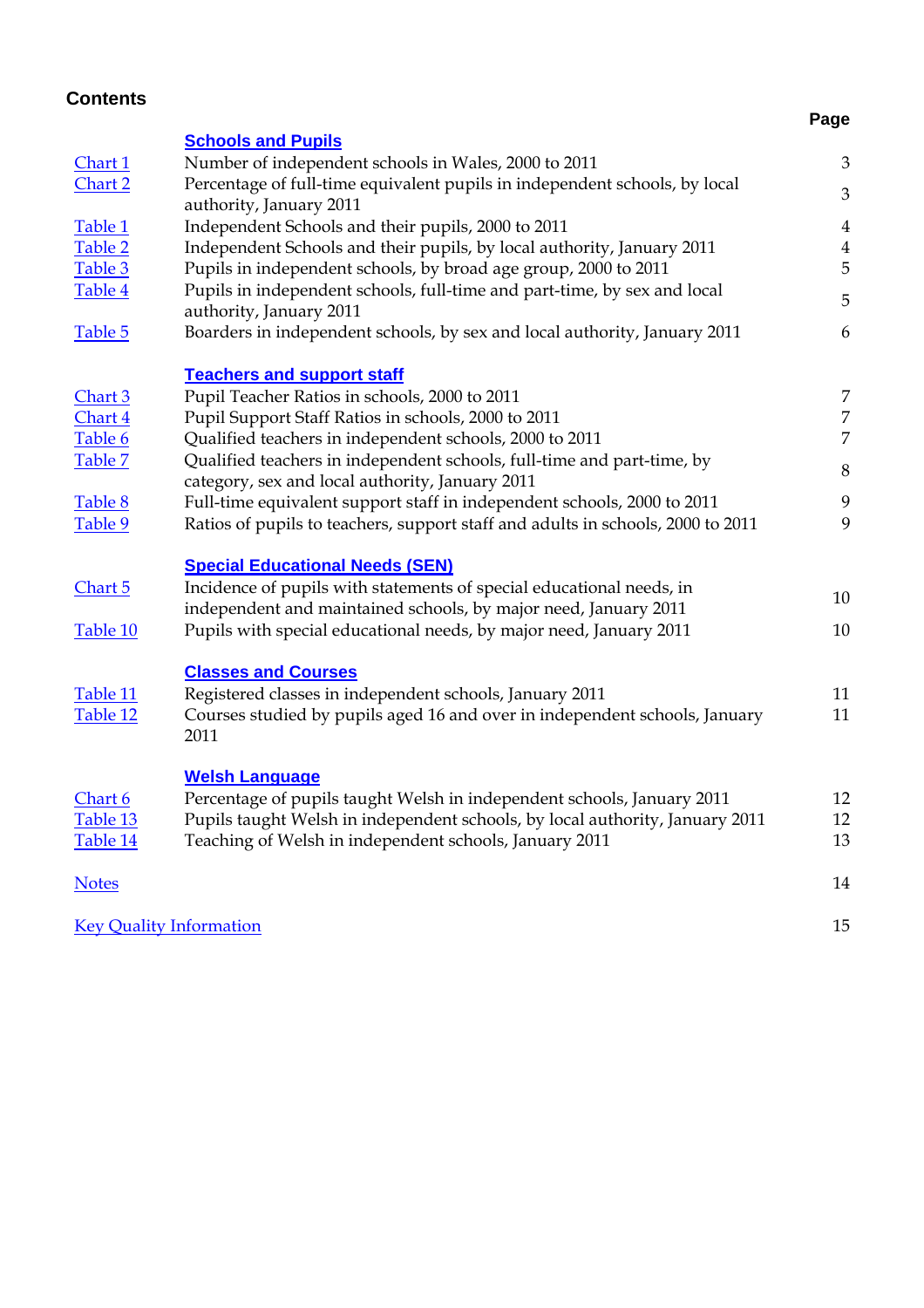# <span id="page-2-0"></span>**Schools and Pupils**



#### **Chart 1: Number of independent schools in Wales, 2000 to 2011**

- The number of schools has increased from 55 in 2000, to 66 in 2011.
- Although there was a decrease in 2005 and 2006, and again in 2009, generally the number of independent schools has increased.





- In Monmouthshire, Conwy, Cardiff, Denbighshire, Carmarthenshire, Newport, Powys and Gwynedd the percentage of FTE pupils attending independent school was greater than the Wales average of 1.9 per cent.
- The highest percentage of FTE pupils was in Monmouthshire, with 11.4 per cent of the pupils educated there going to independent schools.
- Blaenau Gwent, Merthyr Tydfil, Neath Port Talbot, Rhondda Cynon Taf and Torfaen have no independent schools

(a) The independent schools' census collects information based on the location of the school rather than each pupil's place of residence. Pupils travelling across borders are therefore counted in the area the school is based.

3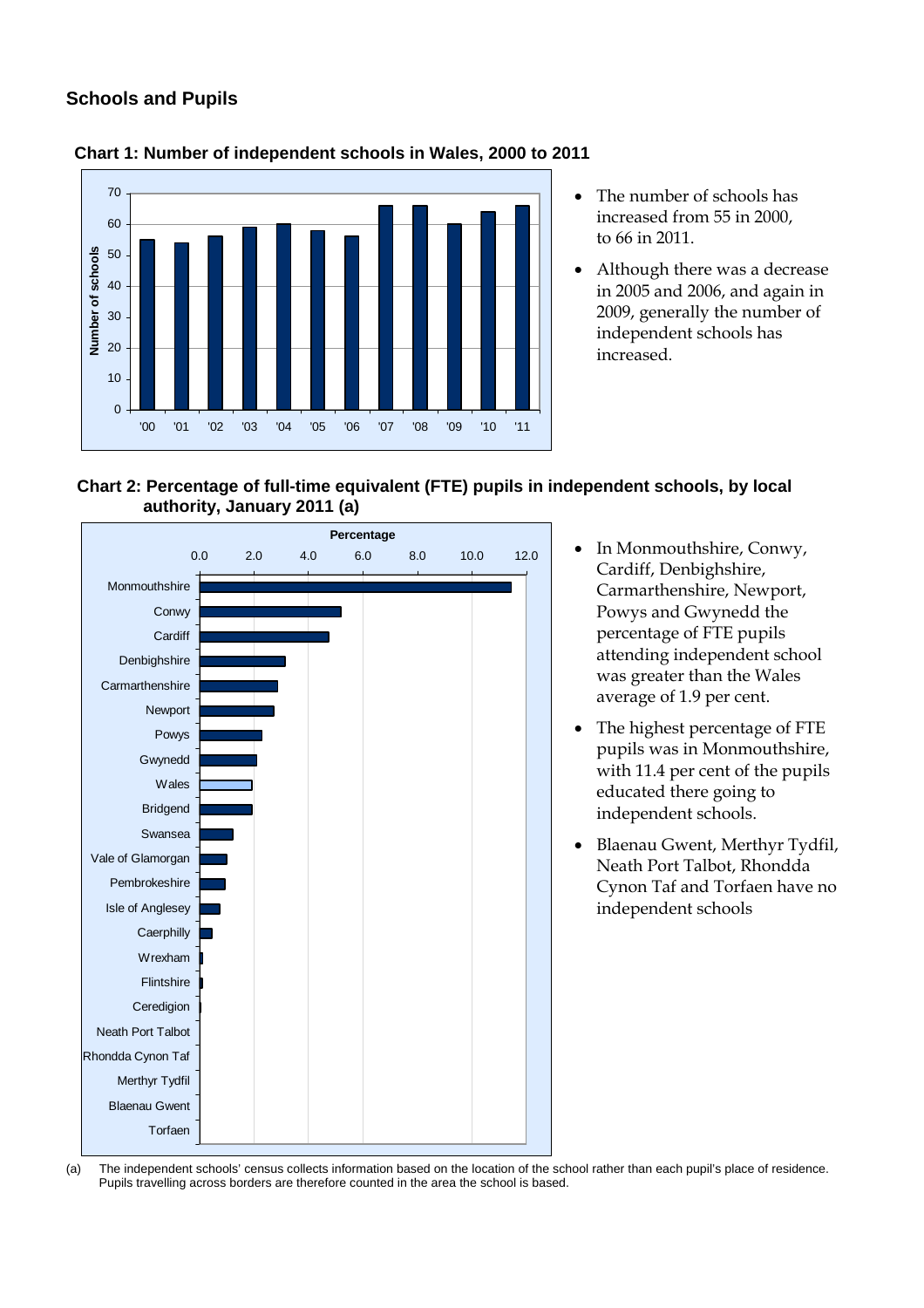### <span id="page-3-0"></span>**Table 1: Independent schools and their pupils, 2000 to 2011 (a)**

|      |         |           |               |       |                 | Number and percentage     |
|------|---------|-----------|---------------|-------|-----------------|---------------------------|
|      |         |           | <b>Pupils</b> |       |                 | Total FTE pupils as a     |
|      |         |           |               |       | Full-time (FTE) | percentage of total FTE   |
|      | Schools | Full-time | Part-time     | Total | equivalent (b)  | pupils in all schools (c) |
| 2000 | 55      | 9,289     | 232           | 9,521 | 9,405.0         | 1.9                       |
| 2001 | 54      | 9,257     | 220           | 9,477 | 9,367.0         | 1.9                       |
| 2002 | 56      | 9,326     | 281           | 9,607 | 9,466.5         | 1.9                       |
| 2003 | 59      | 9,603     | 242           | 9,845 | 9,724.0         | 2.0                       |
| 2004 | 60      | 9,616     | 335           | 9,951 | 9,783.5         | 2.0                       |
| 2005 | 58      | 9,532     | 255           | 9,787 | 9,659.5         | 2.0                       |
| 2006 | 56      | 9,397     | 238           | 9,635 | 9,516.0         | 2.0                       |
| 2007 | 66      | 9,452     | 247           | 9,699 | 9,575.5         | 2.0                       |
| 2008 | 66      | 9,261     | 294           | 9,555 | 9,408.0         | 2.0                       |
| 2009 | 60      | 9,051     | 251           | 9,302 | 9,176.5         | 2.0                       |
| 2010 | 64      | 8,943     | 279           | 9,222 | 9,082.5         | 2.0                       |
| 2011 | 66      | 8,891     | 197           | 9,088 | 8,989.5         | 1.9                       |

(a) At January each year.

(b) Each part-time pupil is counted as 0.5 of a pupil.

(c) Total number of full-time equivalent (FTE) pupils in independent schools as a percentage of the total FTE pupils in maintained nursery, primary, secondary, special and independent schools.

#### **Table 2: Independent schools and their pupils, by local authority, January 2011**

|                       |         |           | Pupils                |       |                 | Number and percentage     |
|-----------------------|---------|-----------|-----------------------|-------|-----------------|---------------------------|
|                       |         |           | Total FTE pupils as a |       |                 |                           |
|                       |         |           |                       |       | Full-time (FTE) | percentage of total fte   |
|                       | Schools | Full-time | Part-time             | Total | equivalent (a)  | pupils in all schools (b) |
| Isle of Anglesey      | 1       | 45        | 47                    | 92    | 68.5            | 0.7                       |
| Gwynedd               | 4       | 362       | 0                     | 362   | 362.0           | 2.1                       |
| Conwy                 | 2       | 847       | 0                     | 847   | 847.0           | 5.2                       |
| Denbighshire          | 4       | 497       | 0                     | 497   | 497.0           | 3.1                       |
| Flintshire            | 2       | 25        | 0                     | 25    | 25.0            | 0.1                       |
| Wrexham               | 3       | 23        | 0                     | 23    | 23.0            | 0.1                       |
| Powys                 | 10      | 451       | 0                     | 451   | 451.0           | 2.3                       |
| Ceredigion            | 1       | 4         | 0                     | 4     | 4.0             | 0.0                       |
| Pembrokeshire         | 4       | 172       | 0                     | 172   | 172.0           | 0.9                       |
| Carmarthenshire       | 6       | 793       | 0                     | 793   | 793.0           | 2.9                       |
| Swansea               | 4       | 392       | 42                    | 434   | 413.0           | 1.2                       |
| Neath Port Talbot     | 0       |           |                       |       |                 |                           |
| <b>Bridgend</b>       | 3       | 435       | 9                     | 444   | 439.5           | 1.9                       |
| The Vale of Glamorgan | 3       | 209       | 8                     | 217   | 213.0           | 1.0                       |
| Rhondda Cynon Taf     | 0       |           |                       |       |                 | $\blacksquare$            |
| Merthyr Tydfil        | 0       |           |                       |       |                 |                           |
| Caerphilly            |         | 133       | 0                     | 133   | 133.0           | 0.5                       |
| <b>Blaenau Gwent</b>  | 0       |           |                       |       |                 | $\cdot$                   |
| Torfaen               | 0       |           |                       |       |                 |                           |
| Monmouthshire         | 7       | 1,474     | 56                    | 1,530 | 1,502.0         | 11.4                      |
| Newport               | 1       | 639       | 11                    | 650   | 644.5           | 2.7                       |
| Cardiff               | 10      | 2,390     | 24                    | 2,414 | 2,402.0         | 4.7                       |
| <b>Wales</b>          | 66      | 8,891     | 197                   | 9,088 | 8,989.5         | $1.9$                     |

(a) Each part-time pupil is counted as 0.5 of a pupil.

(b) Total number of full-time equivalent (FTE) pupils in independent schools as a percentage of the total FTE pupils in maintained nursery, primary, secondary, special and independent schools.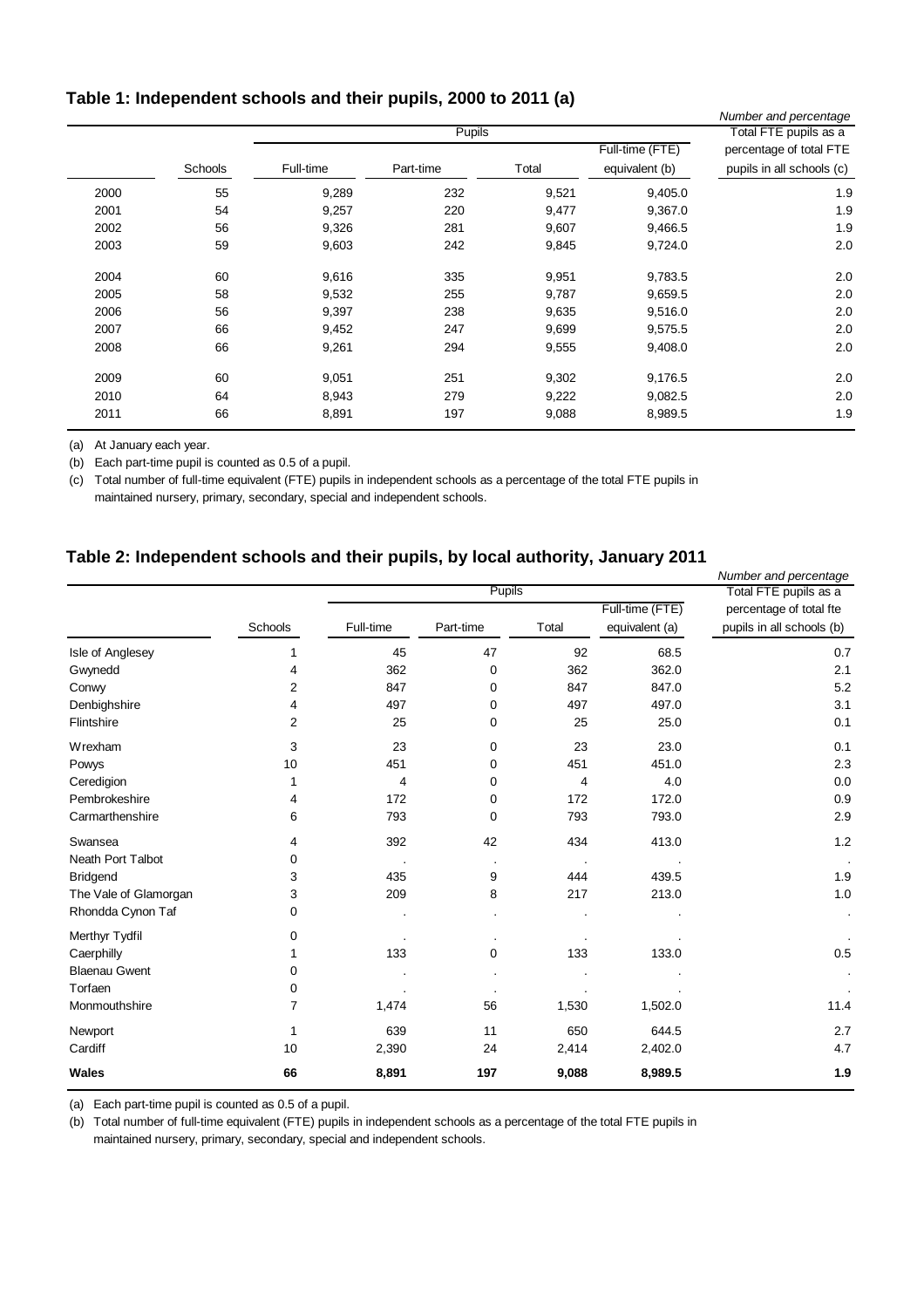# <span id="page-4-0"></span>**Table 3: Pupils in independent schools, by broad age group, 2000 to 2011 (a)**

|      |           |                          |       |           |                          |                                    |        | Number and percentage |
|------|-----------|--------------------------|-------|-----------|--------------------------|------------------------------------|--------|-----------------------|
|      |           | Pupils under 5 years old |       |           | Pupils 5 to 15 years old | Pupils over school leaving age (b) |        |                       |
|      | Full-time | Part-time                | Total | Full-time | Part-time                | Total                              | Number | Percentage (c)        |
| 2000 | 729       | 232                      | 961   | 7,142     | 0                        | 7,142                              | 1,418  | 25.7                  |
| 2001 | 709       | 220                      | 929   | 7,147     | 0                        | 7,147                              | 1,401  | 25.3                  |
| 2002 | 689       | 281                      | 970   | 7,175     | 0                        | 7,175                              | 1,462  | 25.7                  |
| 2003 | 755       | 242                      | 997   | 7,308     | 0                        | 7,308                              | 1,540  | 26.1                  |
| 2004 | 640       | 335                      | 975   | 7,397     | 0                        | 7,397                              | 1,579  | 26.3                  |
| 2005 | 663       | 255                      | 918   | 7,353     | 0                        | 7,353                              | 1,516  | 25.4                  |
| 2006 | 653       | 238                      | 891   | 7,155     | 0                        | 7,155                              | 1,589  | 26.5                  |
| 2007 | 668       | 247                      | 915   | 7,164     | 0                        | 7,164                              | 1,620  | 26.8                  |
| 2008 | 611       | 294                      | 905   | 7,038     | 0                        | 7,038                              | 1,612  | 26.9                  |
| 2009 | 567       | 251                      | 818   | 6,860     | 0                        | 6,860                              | 1,624  | 27.4                  |
| 2010 | 556       | 279                      | 835   | 6,711     | 0                        | 6,711                              | 1,676  | 28.2                  |
| 2011 | 586       | 197                      | 783   | 6,528     | 0                        | 6,528                              | 1,777  | 30.0                  |
|      |           |                          |       |           |                          |                                    |        |                       |

(a) At January each year. Ages at 31 August.

(b) Pupils aged over 15.

(c) Pupils aged over 15 as a percentage of all pupils aged 11 and over.

#### **Table 4: Pupils in independent schools, full-time and part-time, by sex and local authority, January 2011**

|                          |                |                |             |            |                |                |                |            | Number and percentage |
|--------------------------|----------------|----------------|-------------|------------|----------------|----------------|----------------|------------|-----------------------|
|                          |                |                | <b>Boys</b> |            |                |                | Girls          |            | All                   |
|                          | Full-time      | Part-time      | Total       | Percentage | Full-time      | Part-time      | Total          | Percentage | Pupils                |
| Isle of Anglesey         | 16             | 28             | 44          | 47.8       | 29             | 19             | 48             | 52.2       | 92                    |
| Gwynedd                  | 180            | $\mathbf 0$    | 180         | 49.7       | 182            | $\mathbf 0$    | 182            | 50.3       | 362                   |
| Conwy                    | 516            | 0              | 516         | 60.9       | 331            | 0              | 331            | 39.1       | 847                   |
| Denbighshire             | 195            | 0              | 195         | 39.2       | 302            | $\mathbf 0$    | 302            | 60.8       | 497                   |
| Flintshire               | 23             | $\mathbf 0$    | 23          | 92.0       | $\overline{2}$ | $\mathbf 0$    | $\overline{2}$ | 8.0        | 25                    |
| Wrexham                  | 16             | $\mathbf 0$    | 16          | 69.6       | $\overline{7}$ | $\mathbf 0$    | $\overline{7}$ | 30.4       | 23                    |
| Powys                    | 275            | 0              | 275         | 61.0       | 176            | 0              | 176            | 39.0       | 451                   |
| Ceredigion               | $\overline{2}$ | 0              | 2           | 50.0       | $\overline{2}$ | $\mathbf 0$    | $\overline{2}$ | 50.0       | 4                     |
| Pembrokeshire            | 91             | $\mathbf 0$    | 91          | 52.9       | 81             | $\mathbf 0$    | 81             | 47.1       | 172                   |
| Carmarthenshire          | 447            | $\mathbf 0$    | 447         | 56.4       | 346            | $\mathbf 0$    | 346            | 43.6       | 793                   |
| Swansea                  | 198            | 20             | 218         | 50.2       | 194            | 22             | 216            | 49.8       | 434                   |
| <b>Neath Port Talbot</b> |                |                |             |            |                |                |                |            |                       |
| <b>Bridgend</b>          | 221            | 6              | 227         | 51.1       | 214            | 3              | 217            | 48.9       | 444                   |
| The Vale of Glamorgan    | 133            | 4              | 137         | 63.1       | 76             | 4              | 80             | 36.9       | 217                   |
| Rhondda Cynon Taf        |                | $\cdot$        |             |            |                |                |                |            |                       |
| Merthyr Tydfil           |                | $\bullet$      |             |            |                |                |                |            |                       |
| Caerphilly               | 56             | $\mathbf 0$    | 56          | 42.1       | 77             | $\mathbf 0$    | 77             | 57.9       | 133                   |
| <b>Blaenau Gwent</b>     |                | $\cdot$        |             |            |                |                |                |            |                       |
| Torfaen                  |                |                |             |            |                |                |                |            |                       |
| Monmouthshire            | 779            | 30             | 809         | 52.9       | 695            | 26             | 721            | 47.1       | 1,530                 |
| Newport                  | 331            | 4              | 335         | 51.5       | 308            | $\overline{7}$ | 315            | 48.5       | 650                   |
| Cardiff                  | 1,084          | $\overline{4}$ | 1,088       | 45.1       | 1,306          | 20             | 1,326          | 54.9       | 2,414                 |
| Wales                    | 4,563          | 96             | 4,659       | 51.3       | 4,328          | 101            | 4,429          | 48.7       | 9,088                 |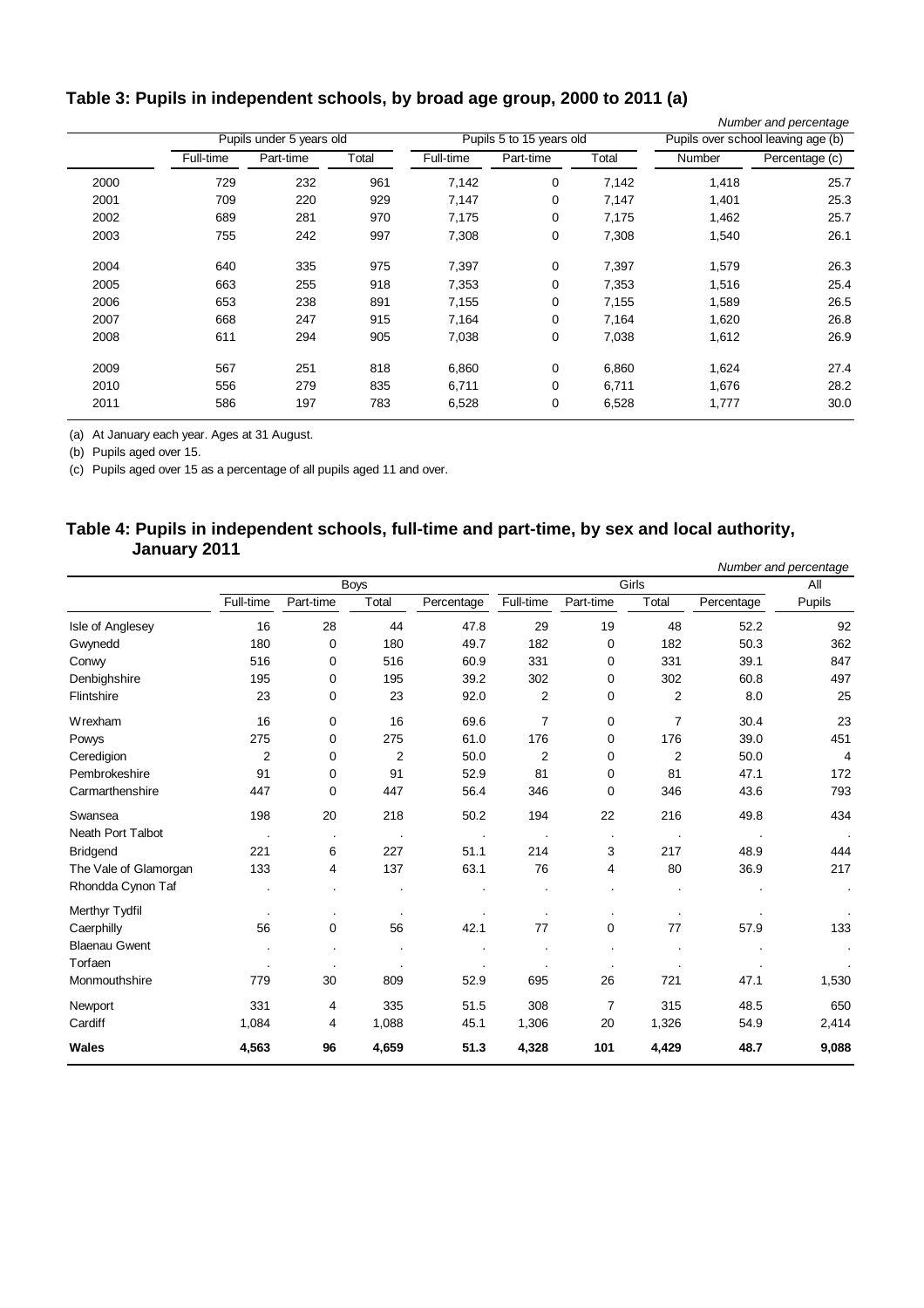<span id="page-5-0"></span>

| Table 5: Boarders in independent schools, by sex and local authority, January 2011 |  |  |
|------------------------------------------------------------------------------------|--|--|
|                                                                                    |  |  |

|                       |                |                 |              |             |                                                | Number and percentage |
|-----------------------|----------------|-----------------|--------------|-------------|------------------------------------------------|-----------------------|
|                       |                | <b>Boarders</b> |              |             | Boarders as a percentage of all pupils on roll |                       |
|                       | <b>Boys</b>    | Girls           | Total        | <b>Boys</b> | Girls                                          | Total                 |
| Isle of Anglesey      | 0              | 0               | 0            | 0.0         | 0.0                                            | 0.0                   |
| Gwynedd               | 14             | $\mathbf 0$     | 14           | 7.8         | 0.0                                            | 3.9                   |
| Conwy                 | 169            | 68              | 237          | 32.8        | 20.5                                           | 28.0                  |
| Denbighshire          | 74             | 127             | 201          | 37.9        | 42.1                                           | 40.4                  |
| Flintshire            | 22             | 2               | 24           | 95.7        | 100.0                                          | 96.0                  |
| Wrexham               | $\mathbf{1}$   | $\mathbf 0$     | $\mathbf{1}$ | 6.3         | 0.0                                            | 4.3                   |
| Powys                 | 169            | 88              | 257          | 61.5        | 50.0                                           | 57.0                  |
| Ceredigion            | $\overline{2}$ | $\mathbf{2}$    | 4            | 100.0       | 100.0                                          | 100.0                 |
| Pembrokeshire         | 5              | 5               | 10           | 5.5         | 6.2                                            | 5.8                   |
| Carmarthenshire       | 117            | 57              | 174          | 26.2        | 16.5                                           | 21.9                  |
| Swansea               | $\mathbf 0$    | 0               | 0            | 0.0         | 0.0                                            | 0.0                   |
| Neath Port Talbot     |                |                 |              |             |                                                |                       |
| <b>Bridgend</b>       | 0              | 0               | $\Omega$     | 0.0         | 0.0                                            | 0.0                   |
| The Vale of Glamorgan | 11             | $\overline{c}$  | 13           | 8.0         | 2.5                                            | $6.0\,$               |
| Rhondda Cynon Taf     |                | $\cdot$         |              |             |                                                | $\cdot$               |
| Merthyr Tydfil        | $\cdot$        |                 |              |             |                                                |                       |
| Caerphilly            | 0              | 0               | 0            | 0.0         | 0.0                                            | 0.0                   |
| <b>Blaenau Gwent</b>  |                |                 |              |             |                                                | $\cdot$               |
| Torfaen               |                |                 |              |             |                                                |                       |
| Monmouthshire         | 160            | 125             | 285          | 19.8        | 17.3                                           | 18.6                  |
| Newport               | 0              | $\mathbf 0$     | $\mathbf 0$  | 0.0         | 0.0                                            | 0.0                   |
| Cardiff               | 27             | 13              | 40           | 2.5         | 1.0                                            | 1.7                   |
| <b>Wales</b>          | 771            | 489             | 1,260        | 16.5        | 11.0                                           | 13.9                  |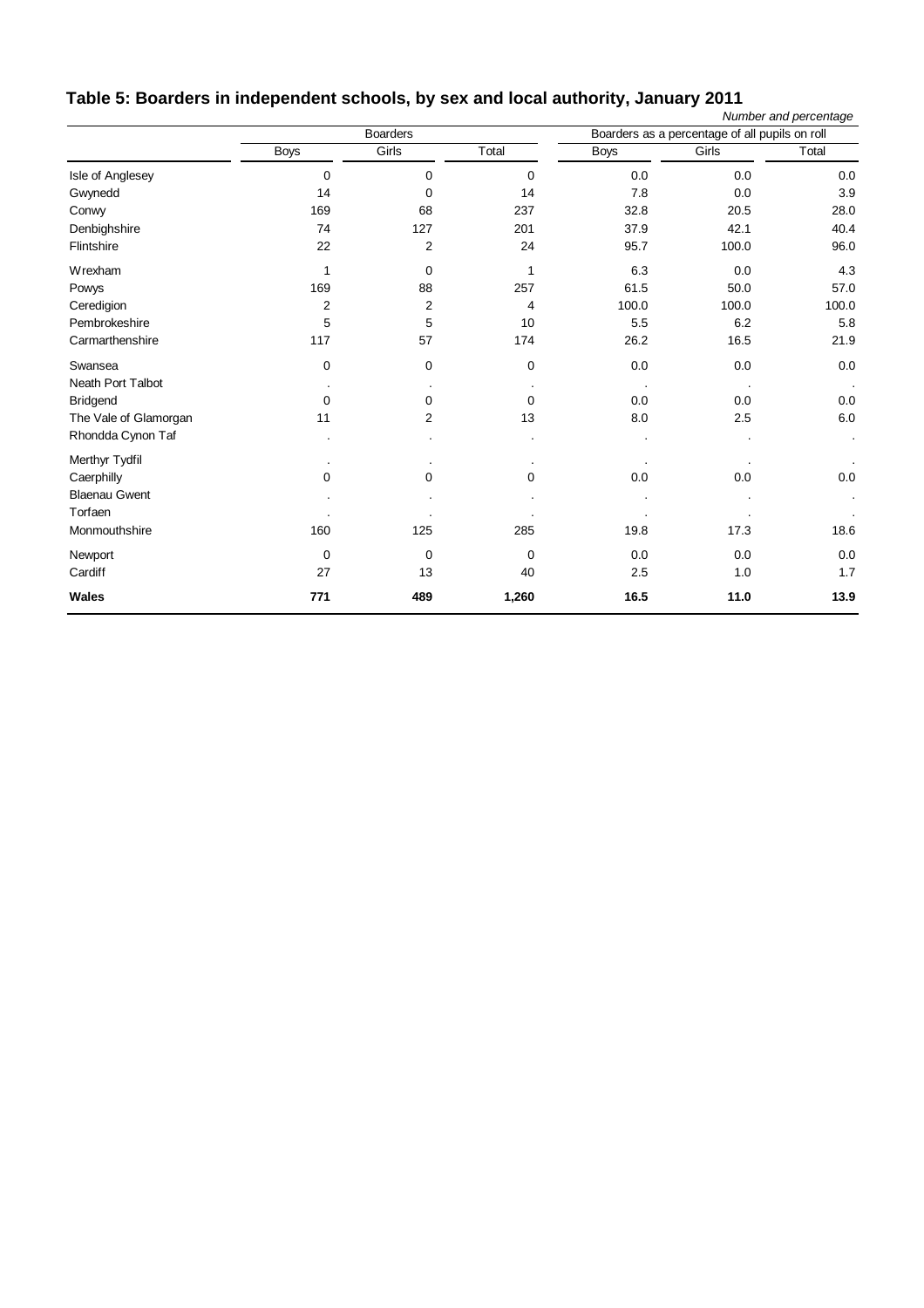### <span id="page-6-0"></span>**Teachers and Support Staff**



#### **Chart 3: Pupil Teacher Ratios in schools, 2000 to 2011**



• The 2011 ratio of 8.0 pupils per teacher is the lowest it's been in independent schools.

**Chart 4: Pupil Support Staff Ratios in schools, 2000 to 2011** 



- In 2000 there were 47.3 pupils per member of support staff in independent schools compared with 75.0 pupils in the maintained sector.
- The ratio in independent schools has always been lower than in maintained schools, apart from in 2010, where the figure was slightly higher.

#### **Table 6: Qualified teachers in independent schools, 2000 to 2011 (a)**

|      | Full-time | Part-time | Total | Full-time equivalent (b) |
|------|-----------|-----------|-------|--------------------------|
| 2000 | 821       | 311       | 1,132 | 959.0                    |
| 2001 | 812       | 318       | 1,130 | 972.1                    |
| 2002 | 835       | 290       | 1,125 | 975.9                    |
| 2003 | 831       | 334       | 1,165 | 1,007.3                  |
| 2004 | 833       | 355       | 1,188 | 1,003.3                  |
| 2005 | 859       | 376       | 1,235 | 1,057.0                  |
| 2006 | 875       | 376       | 1,251 | 1,071.4                  |
| 2007 | 873       | 368       | 1,241 | 1,053.1                  |
| 2008 | 916       | 386       | 1,302 | 1,117.8                  |
| 2009 | 882       | 385       | 1,267 | 1,097.2                  |
| 2010 | 868       | 429       | 1,297 | 1,109.5                  |
| 2011 | 863       | 446       | 1,309 | 1,117.3                  |

(a) At January each year.

(b) Full-time equivalent for part-time teachers is the number of hours worked per week divided by 26.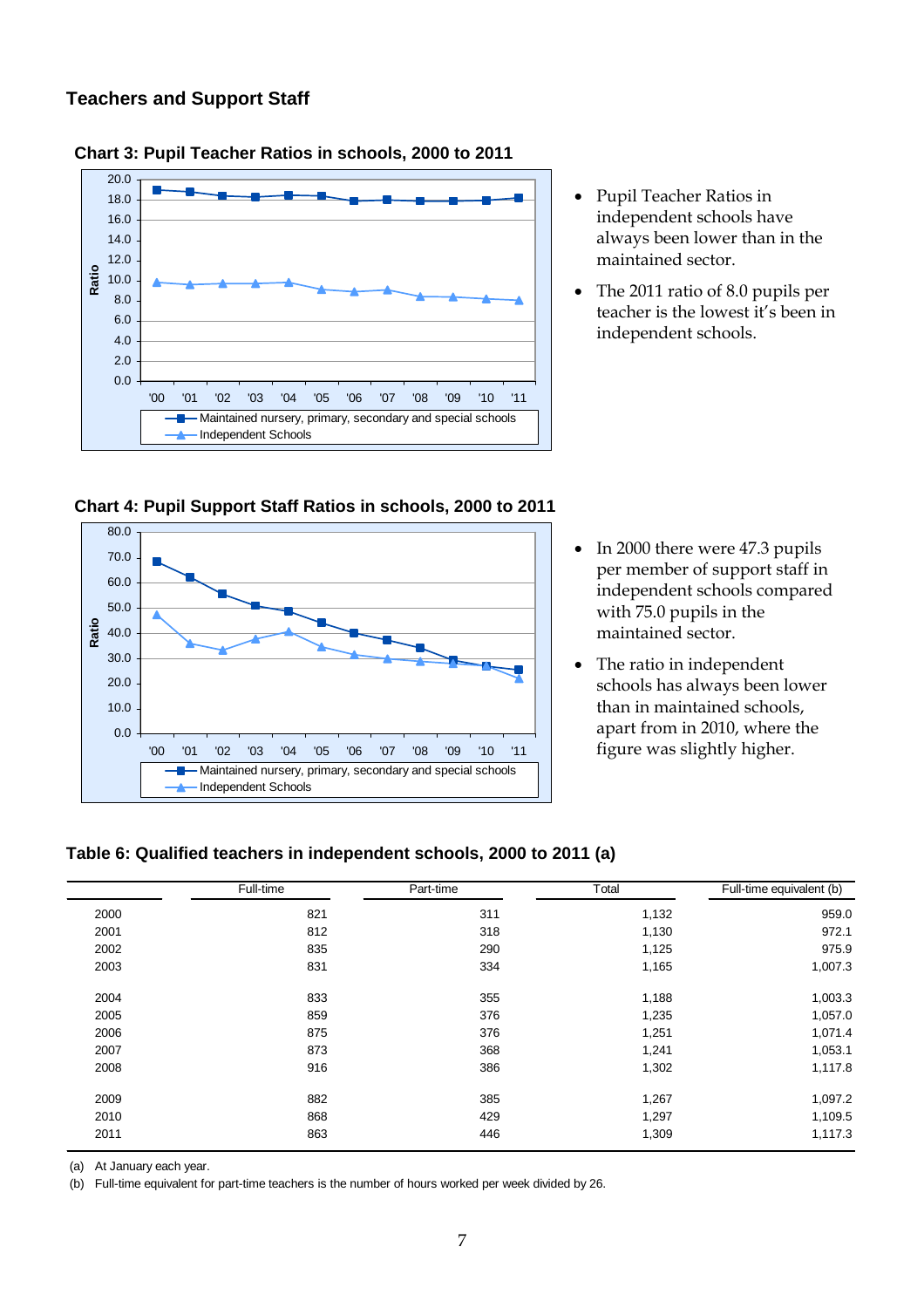<span id="page-7-0"></span>

|                      |                |             | Head or acting head teacher |                |             |                       |                |             |                | Deputy head |             |             |                |                | Other qualified teachers |                |        |       |       |                | All qualified teachers |       |          |       |
|----------------------|----------------|-------------|-----------------------------|----------------|-------------|-----------------------|----------------|-------------|----------------|-------------|-------------|-------------|----------------|----------------|--------------------------|----------------|--------|-------|-------|----------------|------------------------|-------|----------|-------|
|                      |                | Male        |                             |                | Female      |                       |                | Male        |                |             | Female      |             |                | Male           |                          |                | Female |       |       | Male           |                        |       | Female   |       |
|                      | Full-          | Part-       |                             | Full-          | Part-       |                       | Full-          | Part-       |                | Full-       | Part-       |             | Full-          | Part-          |                          | Full-          | Part-  |       | Full- | Part-          |                        | Full- | Part-    |       |
|                      | time           | time        | Total                       | time           | time        | Total                 | time           | time        | Total          | time        | time        | Total       | time           | time           | Total                    | time           | time   | Total | time  | time           | Total                  | time  | time     | Total |
| Isle of Anglesey     |                | $\Omega$    |                             |                |             |                       | ∩              | $\Omega$    | $\Omega$       | $\Omega$    | $\Omega$    | 0           | 0              |                | 0                        | 0              |        |       |       | O              |                        |       |          | 8     |
| Gwynedd              | 3              | 0           | 3                           |                |             |                       |                |             |                | 2           |             | 2           | 18             | 3              | 21                       | 16             | 15     | 31    | 22    | 3              | 25                     | 19    | 15       | 34    |
| Conwy                | 3              | $\Omega$    | 3                           | 0              | 0           | $\Omega$              | 3              | $\Omega$    | 3              |             |             |             | 45             | 9              | 54                       | 40             | 38     | 78    | 51    | 9              | 60                     | 41    | 38       | 79    |
| Denbighshire         | 3              | $\Omega$    | 3                           |                | 0           |                       |                | 0           |                | 3           |             | 3           | 13             | 3              | 16                       | 39             | 12     | 51    | 17    | 3              | 20                     | 43    | 12       | 55    |
| Flintshire           |                | $\Omega$    |                             |                | $\Omega$    |                       |                | 0           |                |             | $\Omega$    |             | 1              |                | 2                        | $\overline{4}$ | 0      |       | 3     |                | $\overline{4}$         | 6     | $\Omega$ | 6     |
| Wrexham              |                | $\Omega$    |                             | $\overline{2}$ | 0           | 2                     |                | 0           |                | 0           | $\Omega$    | 0           | $\overline{2}$ | 2              | 4                        | 3              | 3      | 6     | 4     | 2              | 6                      | 5     | 3        | 8     |
| Powys                | 5              | $\Omega$    | 5                           |                |             |                       | 3              | $\Omega$    | 3              | 2           |             | 2           | 32             |                | 39                       | 18             | 21     | 39    | 40    |                | 47                     | 24    | 21       | 45    |
| Ceredigion           |                |             |                             |                | 0           |                       |                | 0           | 0              |             |             |             | 0              |                | 0                        |                | 0      |       | 0     | 0              | $\Omega$               | 3     | O        | 3     |
| Pembrokeshire        |                | $\Omega$    |                             |                |             |                       | O              | $\Omega$    | 0              | 0           | $\Omega$    | 0           | $\overline{7}$ |                | 11                       | $\overline{7}$ | 10     | 17    | 8     | 4              | 12                     | 11    | 10       | 21    |
| Carmarthenshire      | 2              | $\Omega$    | $\overline{2}$              | 5              |             | 5                     | $\overline{2}$ | 0           | $\overline{2}$ |             |             |             | 22             | 13             | 35                       | 32             | 32     | 64    | 26    | 13             | 39                     | 38    | 32       | 70    |
| Swansea              | 3              | $\mathbf 0$ | 3                           | 2              | $\Omega$    | $\overline{2}$        |                | 0           |                | $\Omega$    | $\Omega$    | 0           | $\overline{7}$ |                | 14                       | 23             | 21     | 44    | 11    | $\overline{ }$ | 18                     | 25    | 21       | 46    |
| Neath Port Talbot    |                |             |                             |                |             |                       |                |             |                |             |             |             |                |                |                          |                |        |       |       |                |                        |       |          |       |
| <b>Bridgend</b>      |                | 0           |                             | 3              | 0           | 3                     | 0              | 0           | $\mathbf 0$    | 3           | 0           | 3           | 10             | 6              | 16                       | 27             | 15     | 42    | 11    | 6              | 17                     | 33    | 15       | 48    |
| Vale of Glamorgan    | $\overline{2}$ | $\mathbf 0$ | $\overline{2}$              | $\overline{2}$ | $\mathbf 0$ | $\overline{2}$        | $\overline{2}$ | $\mathbf 0$ | $\overline{2}$ | $\mathbf 0$ | $\mathbf 0$ | 0           | 10             | 5              | 15                       | 16             | 15     | 31    | 14    | 5              | 19                     | 18    | 15       | 33    |
| Rhondda Cynon Taf    |                |             |                             |                |             |                       |                |             |                |             |             |             |                |                |                          |                |        |       |       |                |                        |       |          |       |
| Merthyr Tydfil       |                |             |                             |                |             |                       |                |             |                |             |             |             |                |                |                          |                |        |       |       |                |                        |       |          |       |
| Caerphilly           |                | 0           |                             |                |             |                       | $\Omega$       | $\mathbf 0$ | $\mathbf 0$    | $\mathbf 0$ | $\mathbf 0$ | $\mathbf 0$ | $\mathbf 0$    | 3              | 3                        |                | 11     | 12    |       | 3              |                        |       |          | 13    |
| <b>Blaenau Gwent</b> |                |             |                             |                |             |                       |                |             |                |             |             |             |                |                |                          |                |        |       |       |                |                        |       |          |       |
| Torfaen              |                |             |                             |                |             |                       |                |             |                |             |             |             |                |                |                          |                |        |       |       |                |                        |       |          |       |
| Monmouthshire        | 3              | $\Omega$    | 3                           |                | $\Omega$    | $\boldsymbol{\Delta}$ | $\overline{2}$ | $\mathbf 0$ | 2              | $\Omega$    | $\Omega$    | $\mathbf 0$ | 68             | 26             | 94                       | 84             | 50     | 134   | 73    | 26             | 99                     | 88    | 50       | 138   |
| Newport              |                | $\Omega$    | 1                           |                | 0           |                       |                | 0           |                |             | 0           |             | 18             | $\overline{2}$ | 20                       | 30             | 8      | 38    | 20    | 2              | 22                     | 32    | 8        | 40    |
| Cardiff              | 6              | $\mathbf 0$ | 6                           |                | $\mathbf 0$ | 4                     | 3              |             | 4              | 6           | $\mathbf 0$ | 6           | 40             | 23             | 63                       | 113            | 73     | 186   | 49    | 24             | 73                     | 123   | 73       | 196   |
| Wales                | 37             | 0           | 37                          | 37             | ŋ           | 37                    | 21             |             | 22             | 21          | 0           | 21          | 293            | 114            | 407                      | 454            | 331    | 785   | 351   | 115            | 466                    | 512   | 331      | 843   |

# **Table 7: Qualified teachers in independent schools, full-time and part-time, by category, sex and local authority, January 2011**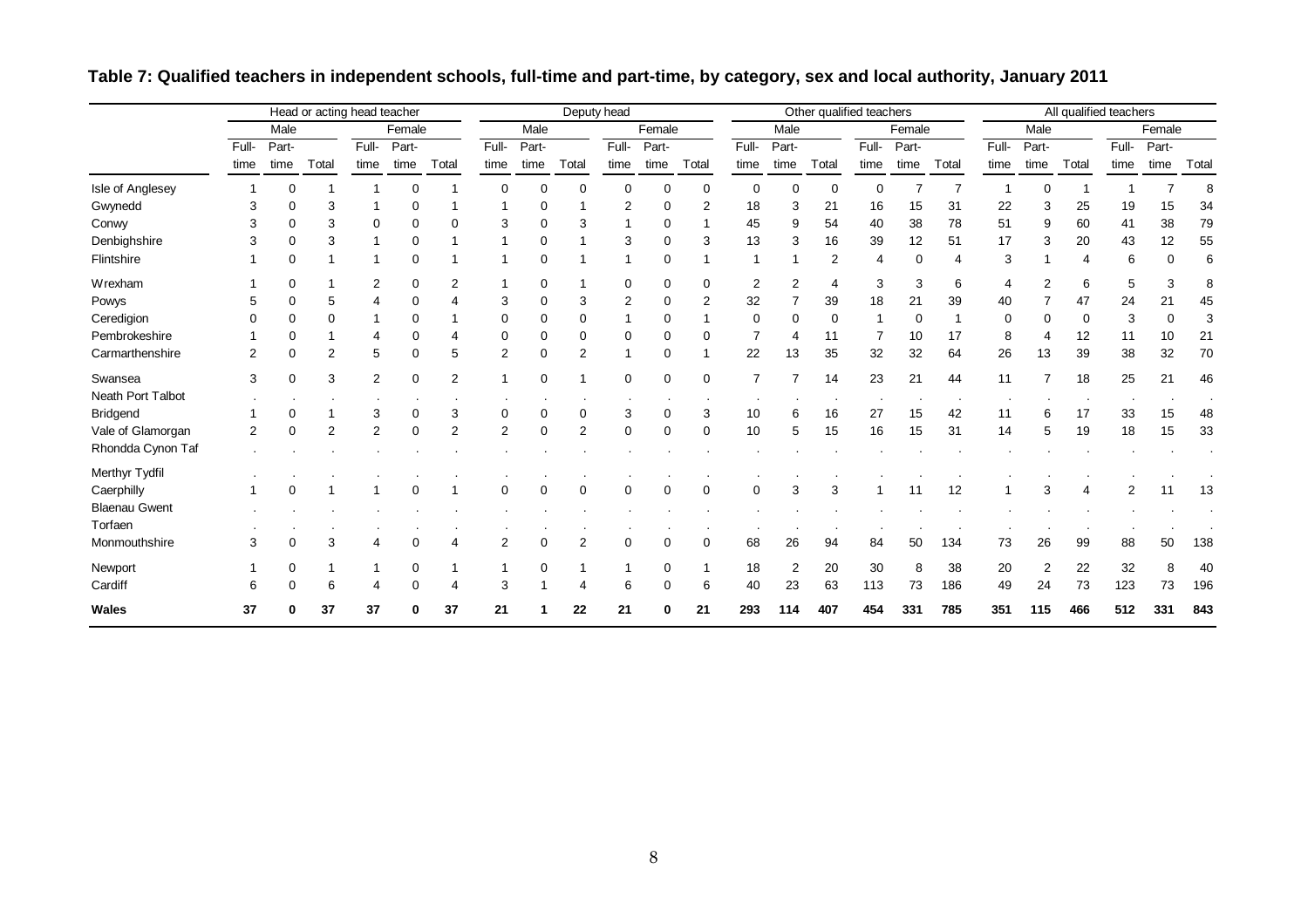## <span id="page-8-0"></span>**Table 8: Full-time equivalent support staff in independent schools, 2000 to 2011 (a)(b)**

|      | NNEB or CACHE                          |                                   |                                    |                              | Laboratory                    |                         |                        |       |
|------|----------------------------------------|-----------------------------------|------------------------------------|------------------------------|-------------------------------|-------------------------|------------------------|-------|
|      | qualified<br>nursery<br>assistants (c) | Foreign<br>language<br>assistants | <b>SEN</b><br>support<br>staff (d) | Office<br>or<br>clerical (e) | or<br>workshop<br>technicians | Resource<br>technicians | Nurses/<br>matrons (f) | Total |
| 2000 | 62.8                                   | 14.0                              | 40.5                               | 126.0                        | 33.0                          | 7.9                     | 40.6                   | 324.8 |
|      |                                        |                                   |                                    |                              |                               |                         |                        |       |
| 2001 | 68.2                                   | 8.4                               | 107.6                              | 129.9                        | 33.8                          | 8.0                     | 35.2                   | 391.1 |
| 2002 | 70.8                                   | 12.3                              | 125.6                              | 135.0                        | 33.5                          | 9.3                     | 33.2                   | 419.8 |
| 2003 | 75.0                                   | 13.8                              | 85.4                               | 139.7                        | 36.8                          | 10.7                    | 36.7                   | 398.0 |
| 2004 | 76.4                                   | 5.4                               | 78.5                               | 145.4                        | 37.2                          | 10.7                    | 32.6                   | 386.2 |
| 2005 | 90.4                                   | 7.0                               | 96.6                               | 152.8                        | 40.0                          | 13.3                    | 32.5                   | 432.5 |
| 2006 | 98.9                                   | 6.5                               | 103.1                              | 143.9                        | 41.2                          | 17.0                    | 36.4                   | 447.0 |
| 2007 | 85.8                                   | 15.5                              | 126.6                              | 153.0                        | 43.0                          | 20.3                    | 30.5                   | 474.6 |
| 2008 | 83.8                                   | 9.3                               | 143.9                              | 152.4                        | 42.7                          | 17.3                    | 30.0                   | 479.3 |
| 2009 | 104.9                                  | 11.4                              | 120.1                              | 155.0                        | 43.4                          | 14.7                    | 35.7                   | 485.3 |
| 2010 | 122.9                                  | 8.8                               | 111.5                              | 160.5                        | 44.4                          | 24.5                    | 25.6                   | 498.2 |
| 2011 | 199.1                                  | 9.1                               | 105.8                              | 154.8                        | 50.4                          | 18.1                    | 27.2                   | 564.5 |

(a) At January each year.

(b) Full-time equivalent for part-time support staff is the number of hours worked per week divided by 26.

(c) Including CACHE students in training and other assistants employed in classrooms.

(d) Including ancillary sessional workers.

(e) Including library assistants.

(f) Including NHS employees.

#### **Table 9: Ratios of pupils to teachers, support staff and adults in schools, 2000 to 2011 (a)**

|      |               |                            |             |               |                               | Ratios      |
|------|---------------|----------------------------|-------------|---------------|-------------------------------|-------------|
|      |               |                            |             |               | Maintained nursery, primary,  |             |
|      |               | Independent schools        |             |               | secondary and special schools |             |
|      | Pupil Teacher | <b>Pupil Support Staff</b> | Pupil Adult | Pupil Teacher | <b>Pupil Support Staff</b>    | Pupil Adult |
|      | (b)           | (c)                        | (d)         | (b)           | (c)                           | (d)         |
| 2000 | 9.8           | 47.3                       | 8.1         | 19.0          | 68.3                          | 14.9        |
| 2001 | 9.6           | 35.9                       | 7.6         | 18.8          | 62.2                          | 14.4        |
| 2002 | 9.7           | 33.2                       | 7.5         | 18.4          | 55.4                          | 13.8        |
| 2003 | 9.7           | 37.6                       | 7.7         | 18.3          | 50.7                          | 13.5        |
| 2004 | 9.8           | 40.6                       | 7.9         | 18.5          | 48.7                          | 13.4        |
| 2005 | 9.1           | 34.5                       | 7.2         | 18.4          | 44.0                          | 13.0        |
| 2006 | 8.9           | 31.4                       | 6.9         | 17.9          | 39.9                          | 12.4        |
| 2007 | 9.1           | 29.8                       | 7.0         | 18.0          | 37.2                          | 12.1        |
| 2008 | 8.4           | 28.8                       | 6.5         | 17.9          | 34.1                          | 11.8        |
| 2009 | 8.4           | 27.8                       | 6.4         | 17.9          | 29.2                          | 11.1        |
| 2010 | 8.2           | 26.9                       | 6.3         | 18.0          | 26.8                          | 10.8        |
| 2011 | 8.0           | 21.9                       | 5.9         | 18.2          | 25.4                          | 10.6        |

(a) At January each year.

(b) The pupil teacher ratio is calculated by dividing the full-time equivalent pupils figure by the full-time equivalent qualified teachers figure.

(c) The pupil support staff ratio is calculated by dividing the full-time equivalent pupils figure by the full-time equivalent support staff figure, excluding administrative staff.

(d) The pupil adult ratio is calculated by dividing the full-time equivalent pupils figure by the full-time equivalent total of all support staff plus qualified teachers, excluding administrative staff.

*FTE*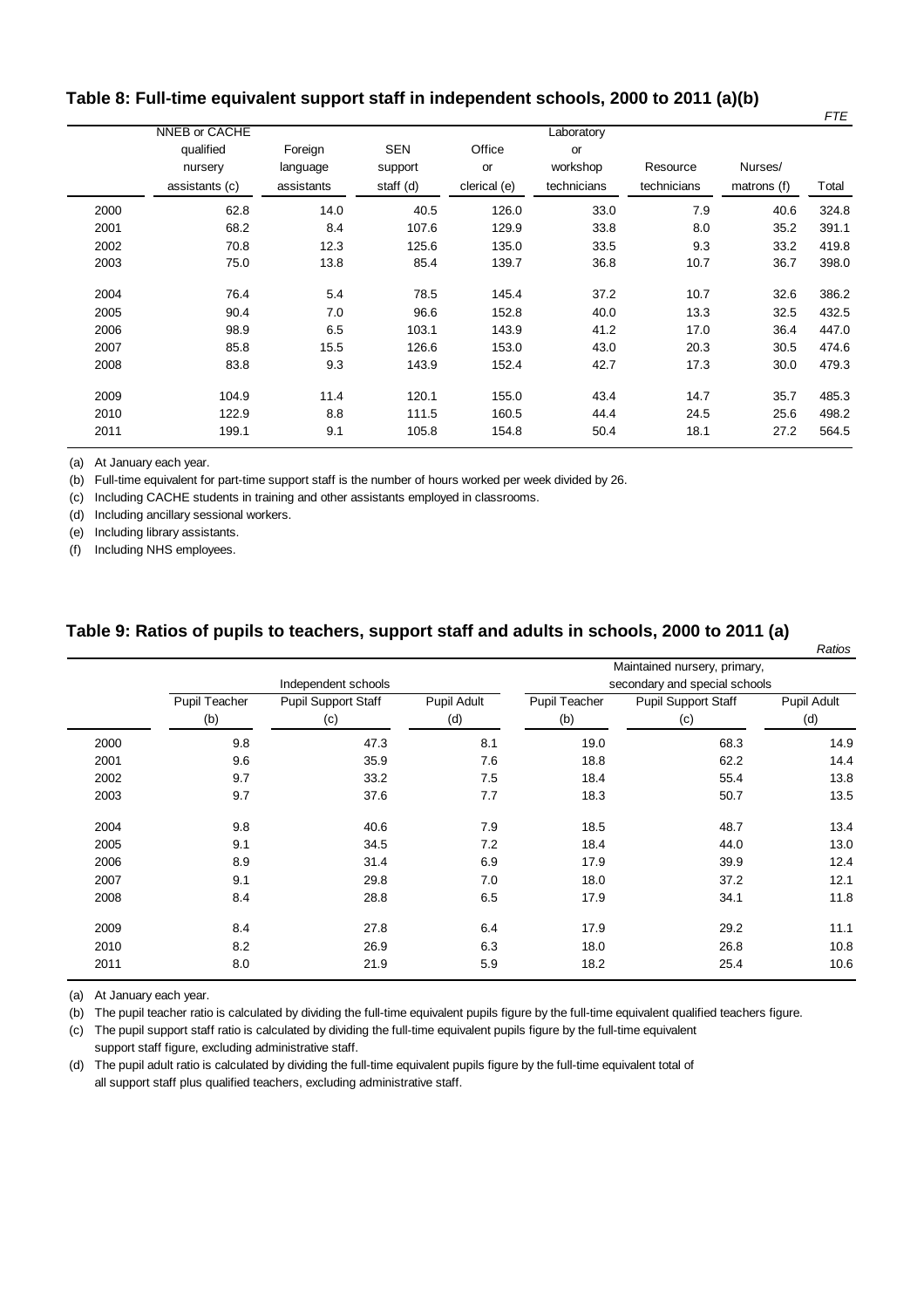# <span id="page-9-0"></span>**Special Educational Needs**





- Although the number of pupils with statements of SEN in independent schools is lower than that for maintained schools, the incidence (number as a proportion of the total pupils on roll) is higher for some needs.
- In particular, the incidence of pupils with 'Specific Learning difficulties' is approximately five times, and for those with 'Behavioural, Emotional, and Social difficulties' approximately four times, that in maintained schools.

### **Table 10: Pupils with special educational needs, by major need, January 2011**

|                                                            |               |                     |               | Number and percentage         |
|------------------------------------------------------------|---------------|---------------------|---------------|-------------------------------|
|                                                            |               |                     |               | Maintained primary, secondary |
|                                                            |               | Independent schools |               | & special schools             |
|                                                            | <b>Number</b> | Incidence % (a)     | <b>Number</b> | Incidence % (a)               |
| Pupils with a statement of special need (b):               |               |                     |               |                               |
| Moderate learning difficulties                             | 19            | 0.2                 | 2,322         | 0.5                           |
| Severe learning difficulties                               | 21            | 0.2                 | 1,797         | 0.4                           |
| Profound & multiple learning difficulties                  | 2             |                     | 636           | 0.1                           |
| Specific learning difficulties                             | 91            | 1.0                 | 966           | 0.2                           |
| <b>Autistic Spectrum Disorders</b>                         | 87            | 1.0                 | 2,326         | 0.5                           |
| Physical and medical difficulties                          | 59            | 0.6                 | 1,193         | 0.3                           |
| Hearing impairment                                         |               |                     | 333           | 0.1                           |
| Visual impairment                                          |               |                     | 198           |                               |
| Multi-sensory impairment                                   | 0             | 0.0                 | 24            |                               |
| Speech, language & communication difficulties              | 40            | 0.4                 | 1,963         | 0.4                           |
| Behavioural, emotional and social difficulties             | 125           | 1.4                 | 1,635         | 0.4                           |
| Total                                                      | 446           | 4.9                 | 13,393        | 2.9                           |
| Pupils with special educational needs but no statement (c) | 964           | 10.6                | 86,381        | 18.6                          |
| Total pupils on roll (headcount)                           | 9,088         |                     | 464,600       |                               |

(a) Incidence of pupils - the number of pupils expressed as a proportion of the total number of pupils on roll.

(b) Major need identified on individual statements for special educational needs prepared by the local authority.

(c) Special need identified by the school.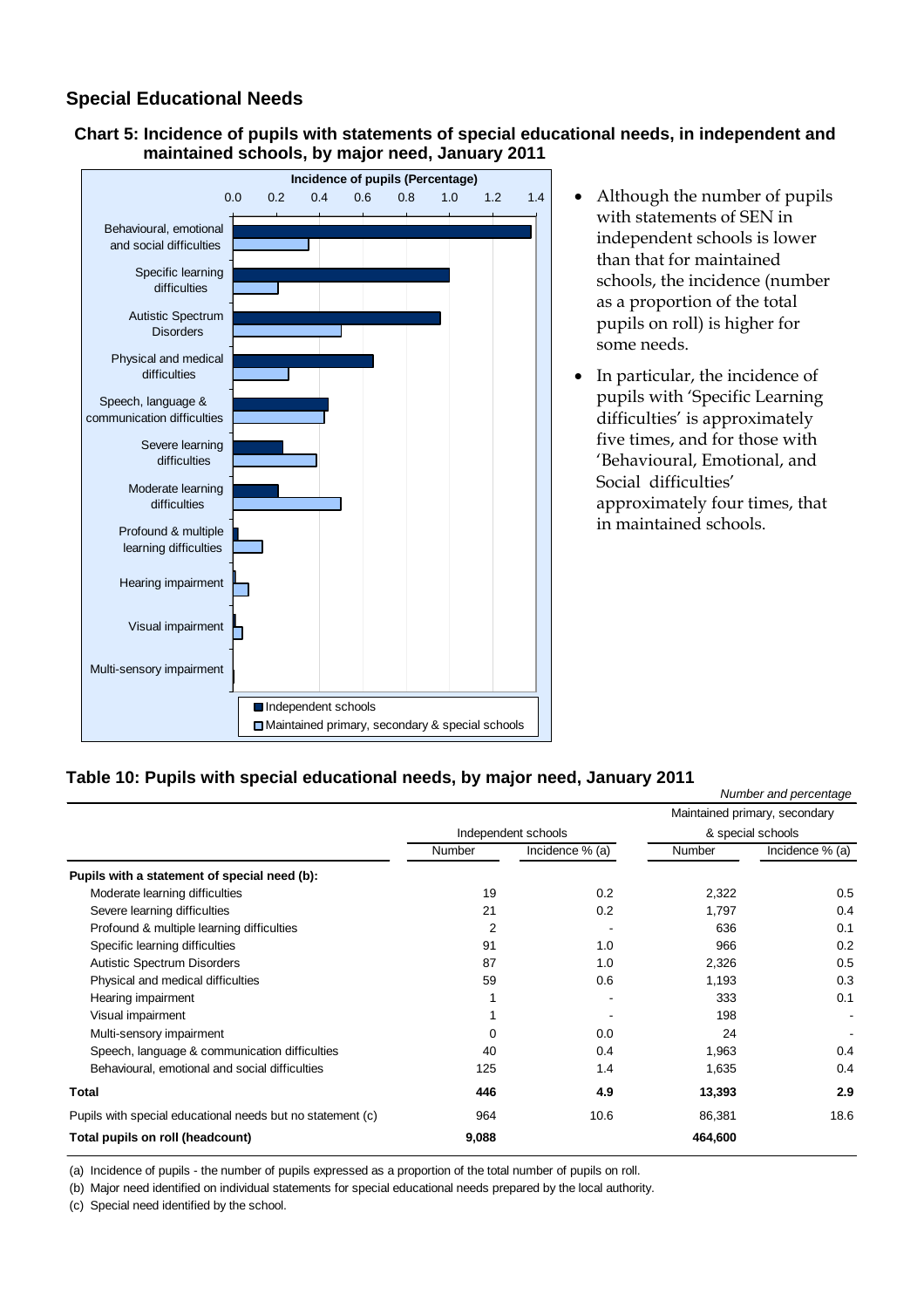## <span id="page-10-0"></span>**Classes and Courses**

|                     |                                             |            |                                                  |            |                                                   |            |                                           | Number and percentage |  |
|---------------------|---------------------------------------------|------------|--------------------------------------------------|------------|---------------------------------------------------|------------|-------------------------------------------|-----------------------|--|
| Number of<br>pupils | Nursery classes:<br>pupils aged under 5 (a) |            | Infant & junior classes:<br>pupils aged 5-10 (a) |            | Secondary classes:<br>pupils aged 11 and over (b) |            | Special classes:<br>pupils of any age (c) |                       |  |
| in class            | Number                                      | Percentage | <b>Number</b>                                    | Percentage | Number                                            | Percentage | Number                                    | Percentage            |  |
| 5 or less           | 5                                           | 10.6       | 12                                               | 6.2        | 104                                               | 21.6       | 63                                        | 85.1                  |  |
| $6 - 10$            | 17                                          | 36.2       | 46                                               | 23.8       | 91                                                | 18.9       | 11                                        | 14.9                  |  |
| $11 - 15$           | 11                                          | 23.4       | 78                                               | 40.4       | 155                                               | 32.2       | 0                                         | 0.0                   |  |
| $16 - 20$           | 9                                           | 19.1       | 39                                               | 20.2       | 89                                                | 18.5       | 0                                         | 0.0                   |  |
| $21 - 25$           | 2                                           | 4.3        | 18                                               | 9.3        | 41                                                | 8.5        | 0                                         | 0.0                   |  |
| 25 or more          | 3                                           | 6.4        | 0                                                | 0.0        |                                                   | 0.2        | 0                                         | 0.0                   |  |
| <b>Total</b>        | 47                                          | 100.0      | 193                                              | 100.0      | 481                                               | 100.0      | 74                                        | 100.0                 |  |

#### **Table 11: Registered classes in independent schools, January 2011**

(a) Where a class has both full-time and part-time morning and afternoon pupils attending, the size of the class will be the number of full-time pupils plus either the number of morning or afternoon part-time pupils, whichever is the greatest.

(b) The number of classes relating to a specific period in the school timetable.

(c) Number of classes in which the majority of pupils have a statement of special educational needs.

### **Table 12: Courses studied by pupils aged 16 and over in independent schools, January 2011 (a)**

|                                                                                                              |             |             |             | Number and percentage |
|--------------------------------------------------------------------------------------------------------------|-------------|-------------|-------------|-----------------------|
|                                                                                                              | <b>Boys</b> | Girls       | Total       | % of total            |
| Post A Level Studies (Pupils who have completed A level but remain at school for further studies)            | 0           | 0           | $\mathbf 0$ | 0.0                   |
| NVQ Level 3:                                                                                                 |             |             |             |                       |
| 1st year                                                                                                     | 0           | 0           | $\mathbf 0$ | 0.0                   |
| 2nd year or later                                                                                            | 0           | $\mathbf 0$ | $\mathbf 0$ | 0.0                   |
| BTEC National Certificates & Diplomas and City & Guilds Diploma of Vocational Education (at national level): |             |             |             |                       |
| 1st year                                                                                                     | 3           | 1           | 4           | 0.2                   |
| 2nd year or later                                                                                            | 0           | 0           | $\mathbf 0$ | 0.0                   |
| Advanced GNVQ / Vocational A-level:                                                                          |             |             |             |                       |
| 1st year                                                                                                     | 21          | 11          | 32          | 1.8                   |
| 2nd year or later                                                                                            | 17          | 16          | 33          | 1.9                   |
| A-Level studies:                                                                                             |             |             |             |                       |
| 1st year                                                                                                     | 359         | 387         | 746         | 42.0                  |
| 2nd year or later                                                                                            | 302         | 323         | 625         | 35.2                  |
| NVQ Level 2                                                                                                  | 0           | $\Omega$    | 0           | 0.0                   |
| BTEC First Certificate & Diplomas and City & Guilds Diploma of Vocational Education (at intermediate level)  | 8           | 5           | 13          | 0.7                   |
| Intermediate GNVQ                                                                                            | 88          | 57          | 145         | 8.2                   |
| NVQ level 1                                                                                                  | 0           |             |             | 0.1                   |
| Foundation GNVQ                                                                                              | 0           | $\Omega$    | $\mathbf 0$ | 0.0                   |
| All pupils aged 16 and over not entered above                                                                | 123         | 55          | 178         | 10.0                  |
| <b>Total</b>                                                                                                 | 921         | 856         | 1,777       | 100.0                 |

(a) Ages at 31 August 2010.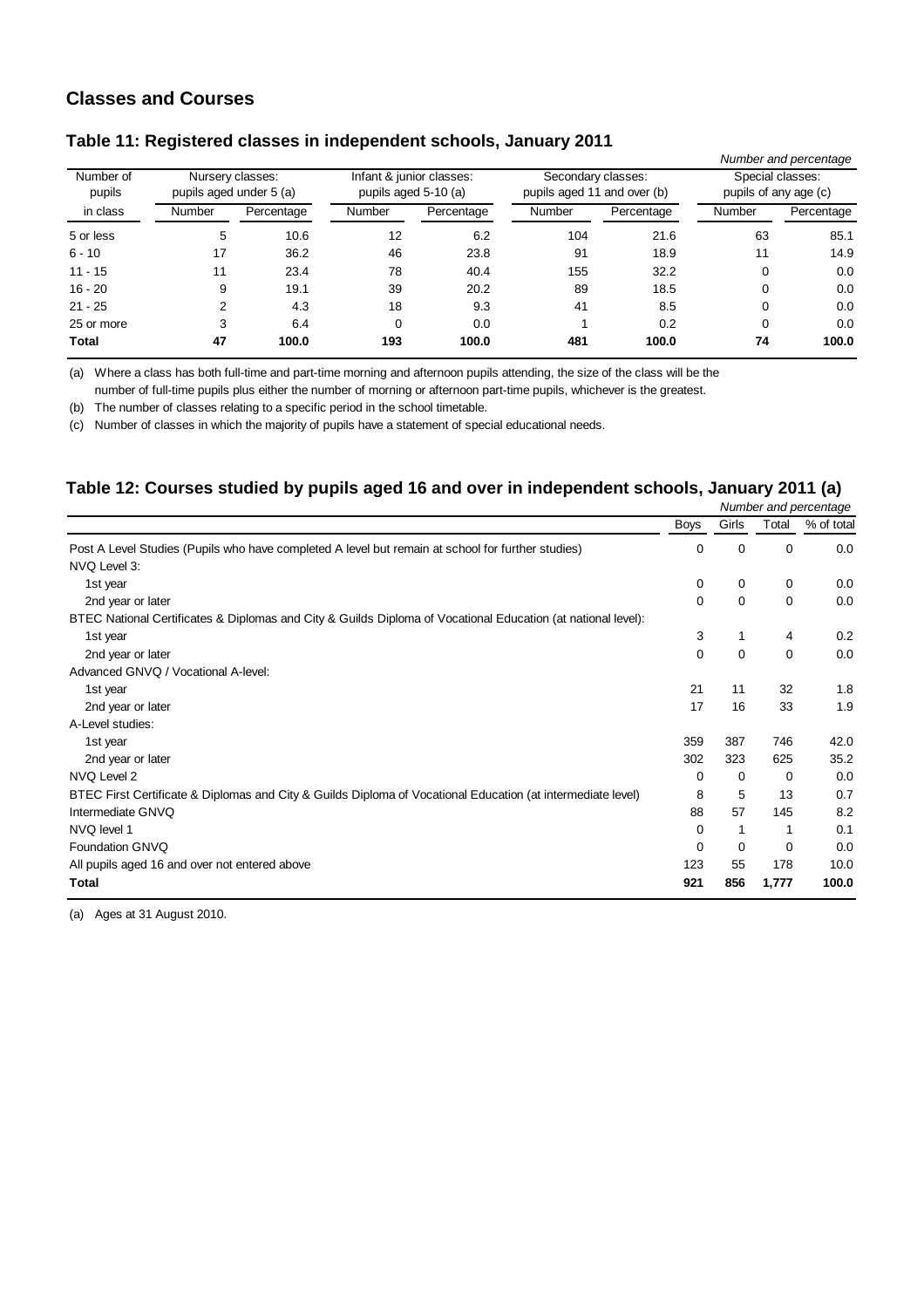# <span id="page-11-0"></span>**Welsh Language**



- **Chart 6: Percentage of pupils taught Welsh in independent schools, January 2011** 
	- The highest percentage of pupils taught Welsh either first or second language - is Ceredigion, where all pupils are taught Welsh.
	- Gwynedd, with 57.5 per cent, is the only other area where the majority of pupils are taught Welsh.
	- Carmarthenshire has the highest percentage of pupils taught Welsh first

### **Table 13: Pupils taught Welsh in independent schools, by local authority, January 2011**

|                       | Number and percentage |                |                             |                |             |                       |                 |        |            |
|-----------------------|-----------------------|----------------|-----------------------------|----------------|-------------|-----------------------|-----------------|--------|------------|
|                       | Welsh first language  |                |                             |                |             | Welsh second language | No Welsh taught |        |            |
|                       |                       |                | Percentage                  |                |             | Percentage            |                 |        | Percentage |
|                       | Classes               | Pupils         | of pupils                   | Classes        | Pupils      | of pupils             | Classes         | Pupils | of pupils  |
| Isle of Anglesey      | 0                     | 0              | 0.0                         | 3              | 37          | 40.2                  | 4               | 55     | 59.8       |
| Gwynedd               | 0                     | $\mathbf 0$    | 0.0                         | 22             | 208         | 57.5                  | 18              | 154    | 42.5       |
| Conwy                 | 0                     | 0              | 0.0                         | 8              | 210         | 24.8                  | 49              | 637    | 75.2       |
| Denbighshire          |                       | 4              | 0.8                         |                | 3           | 0.6                   | 52              | 490    | 98.6       |
| Flintshire            | 0                     | $\mathbf 0$    | 0.0                         | 0              | 0           | 0.0                   | 6               | 25     | 100.0      |
| Wrexham               | 0                     | $\mathbf 0$    | 0.0                         | 0              | $\mathbf 0$ | 0.0                   | 15              | 23     | 100.0      |
| Powys                 | 1                     | 1              | 0.2                         | 5              | 43          | 9.5                   | 58              | 407    | 90.2       |
| Ceredigion            | 0                     | 0              | 0.0                         | 3              | 4           | 100.0                 | 0               | 0      | 0.0        |
| Pembrokeshire         | 0                     | $\mathbf 0$    | 0.0                         | 5              | 56          | 32.6                  | 15              | 116    | 67.4       |
| Carmarthenshire       | 5                     | 30             | 3.8                         | 23             | 323         | 40.7                  | 44              | 440    | 55.5       |
| Swansea               | $\mathbf 0$           | $\mathbf 0$    | 0.0                         | 9              | 93          | 21.4                  | 30              | 341    | 78.6       |
| Neath Port Talbot     |                       | $\cdot$        | $\mathcal{L}_{\mathcal{A}}$ | $\blacksquare$ |             |                       | $\cdot$         |        |            |
| <b>Bridgend</b>       | $\mathbf 0$           | $\mathbf 0$    | 0.0                         | 4              | 34          | 7.7                   | 33              | 410    | 92.3       |
| The Vale of Glamorgan | 0                     | $\mathbf 0$    | 0.0                         | 0              | $\mathbf 0$ | 0.0                   | 23              | 217    | 100.0      |
| Rhondda Cynon Taf     |                       |                |                             |                |             |                       |                 |        | ÷,         |
| Merthyr Tydfil        |                       | $\cdot$        |                             | $\bullet$      |             |                       |                 |        |            |
| Caerphilly            | $\mathbf 0$           | $\mathbf 0$    | 0.0                         | $\overline{7}$ | 53          | 39.8                  | 6               | 80     | 60.2       |
| <b>Blaenau Gwent</b>  |                       |                |                             |                |             |                       |                 |        |            |
| Torfaen               |                       |                |                             |                |             |                       |                 |        |            |
| Monmouthshire         | 0                     | 0              | 0.0                         | 4              | 11          | 0.7                   | 139             | 1,519  | 99.3       |
| Newport               | $\mathbf 0$           | 0              | 0.0                         | 0              | $\mathbf 0$ | 0.0                   | 43              | 650    | 100.0      |
| Cardiff               | 3                     | $\overline{7}$ | 0.3                         | 60             | 751         | 31.1                  | 93              | 1,656  | 68.6       |
| Wales                 | 10                    | 42             | 0.5                         | 154            | 1,826       | 20.1                  | 628             | 7,220  | 79.4       |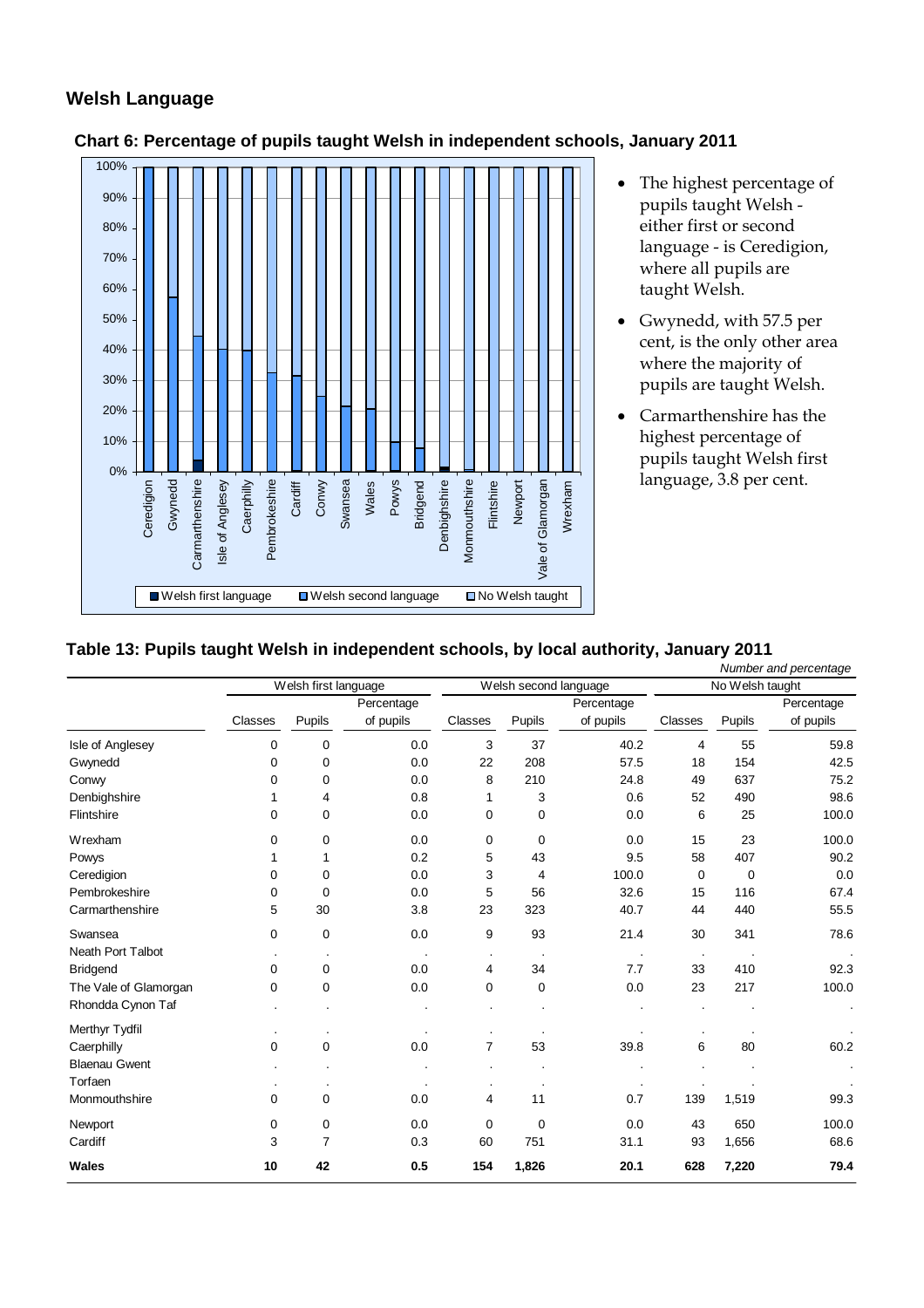# <span id="page-12-0"></span>**Table 14: Teaching of Welsh in independent schools, January 2011**

| ◡                        | ---------    |             |                |             |              |             |              |             |        | Number   |  |
|--------------------------|--------------|-------------|----------------|-------------|--------------|-------------|--------------|-------------|--------|----------|--|
|                          | Male         |             |                |             | Female       |             |              |             | Total  |          |  |
|                          |              | Full-time   | Part-time      |             | Full-time    |             | Part-time    |             |        |          |  |
|                          | Hours<br>per |             | Hours<br>per   |             | Hours<br>per |             | Hours<br>per |             |        | Hours    |  |
|                          |              |             |                |             |              |             |              |             | per    |          |  |
|                          | Number       | week (a)    | Number         | week (a)    | Number       | week (a)    | Number       | week (a)    | Number | week (a) |  |
| Teachers teaching Welsh: |              |             |                |             |              |             |              |             |        |          |  |
| First language           | 2            | 21          | 1              | 3           | 3            | 7           | 2            | 7           | 8      | 38       |  |
| Second language only     | 4            | 19          | $\mathbf 0$    | 0           | 24           | 116         | 13           | 53          | 41     | 188      |  |
| Teachers teaching other  |              |             |                |             |              |             |              |             |        |          |  |
| subjects through the     |              |             |                |             |              |             |              |             |        |          |  |
| medium of Welsh          | $\mathbf 0$  | $\mathbf 0$ | $\mathbf 0$    | $\mathbf 0$ | $\mathbf 0$  | $\mathbf 0$ | $\mathbf 0$  | $\mathbf 0$ | 0      | 0        |  |
| <b>Total</b>             | 6            | 40          | 1              | 3           | 27           | 123         | 15           | 60          | 49     | 226      |  |
| Teachers qualified to    |              |             |                |             |              |             |              |             |        |          |  |
| teach Welsh but not      |              |             |                |             |              |             |              |             |        |          |  |
| doing so (b)             | 6            |             | $\overline{2}$ |             | 16           |             | 6            |             | 30     | $\cdot$  |  |

(a) Number of hours taught through Welsh, or in which Welsh is taught. Total for all staff shown in the associated 'Number' column.

(b) Number of teachers who are considered able or qualified to teach Welsh, or through the medium of Welsh, but are not doing so.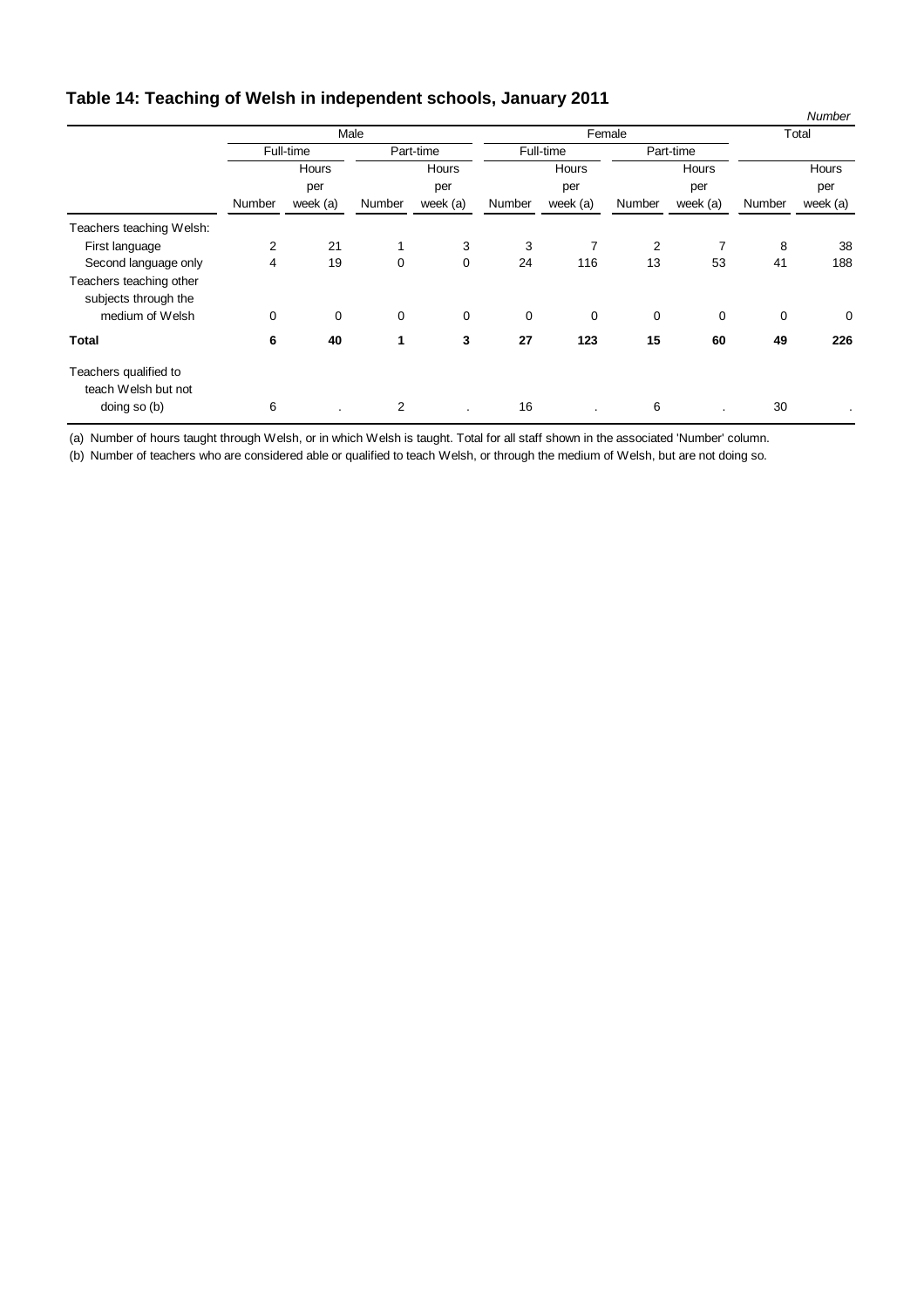## <span id="page-13-0"></span>**Notes**

# **1. Context**

## **1.1 Policy/Operational**

Schools' data are derived from STATS 1 returns supplied by independent schools open on Census day in January each year. The returns are authorised by Headteachers or equivalents.

## **1.2 Related Publications**

Final school census information is available here, as published on 6 September 2011: <http://wales.gov.uk/topics/statistics/headlines/schools2011/110906/?skip=1&lang=en>

Examination information is also collected for pupils in independent schools, as part of the annual School Examination Performance Information collection. This information is published as part of the national data in 'Schools in Wales: Examination Performance 2010', available here: <http://wales.gov.uk/topics/statistics/headlines/schools2011/110525/?lang=en>

Names and addresses for Independent schools in Wales are available via this link: <http://wales.gov.uk/topics/statistics/about/reference/schooladdress/?lang=en>

Further information on Schools and Teachers statistics is available via this link: <http://wales.gov.uk/topics/statistics/theme/schools/?lang=en>

## **2. Data source**

# **School Census (STATS 1 Return)**

From January 1994 independent schools in Wales complete a STATS 1 return which replaced Form 101A (school census return for independent schools prior to January 1994).

An example of the STATS1 form is available on the Welsh Government's Statistics for Wales website: <http://wales.gov.uk/topics/statistics/about/data-collection/schools/pupilcensus/?lang=en>

### **3. Definitions**

### **3.1 Coverage**

The data in this release relates to all independent schools in Wales.

### **3.2 Glossary of terms used in both the release and the data files**

*Age of pupils -* Throughout this release pupils' ages are quoted as at 31 August. This refers to the start of the academic year and is a useful reference in that pupils normally transfer through the school system, according to their age on 31 August.

### *Full-time equivalent (FTE) -*

- i. of pupils: each part-time pupil is counted as half of a pupil
- ii. of teachers/support staff: the full-time equivalent of part-time teachers/support staff expresses the teachers'/support staff service in hours as a proportion of a school week, normally 26 hours for independent schools.

*Independent schools -* Schools which charge fees and may also be financed by individuals, companies or charitable institutions. All independent schools in Wales have to register with the Welsh Government (formerly the Welsh Office).

*Pupil Adult Ratio (PAR) -* The pupil adult ratio is calculated by dividing the FTE of pupils on roll in schools by the FTE of all teachers and support staff employed in schools, excluding administrative staff.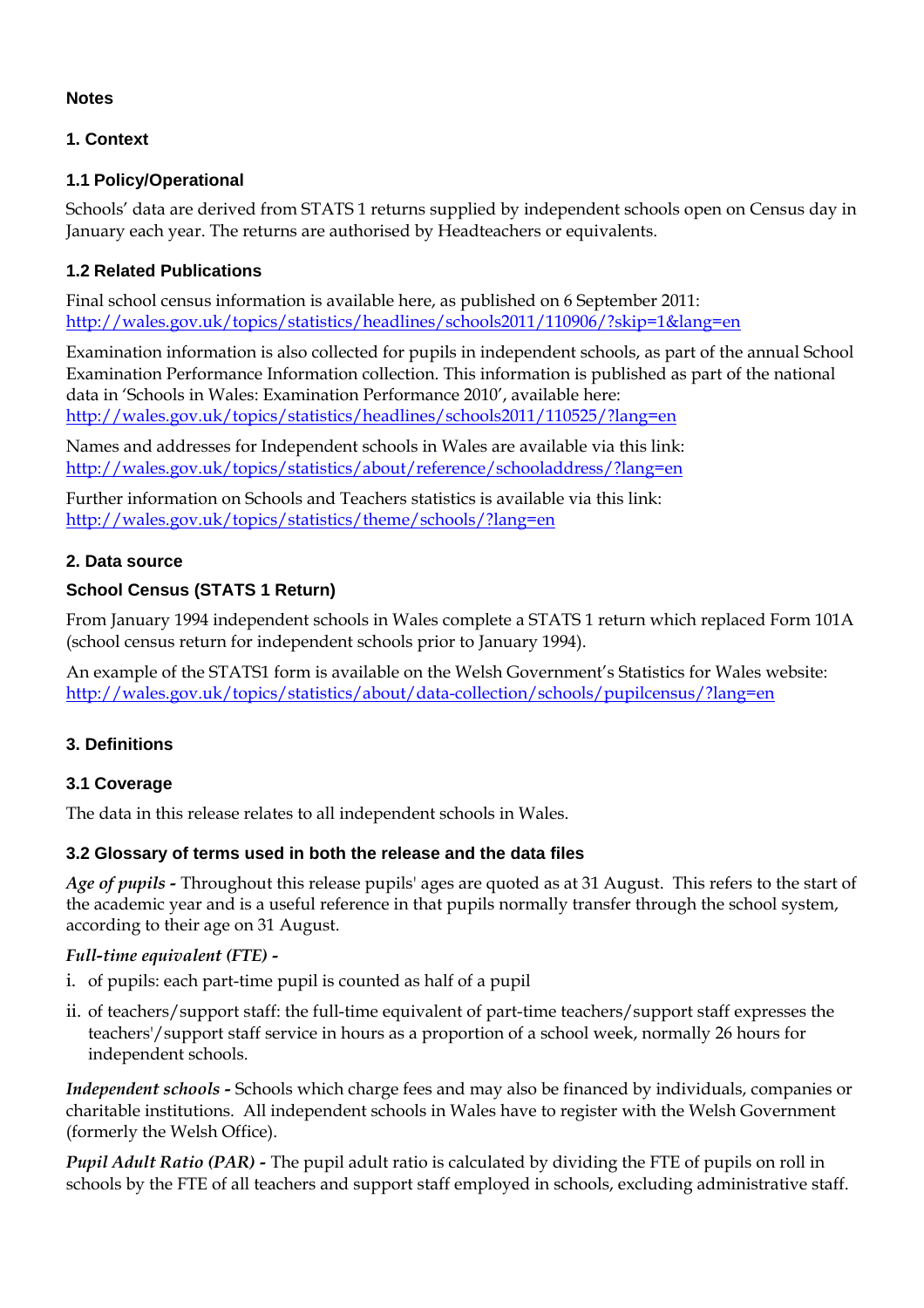<span id="page-14-0"></span>*Pupil Support Staff Ratio -* The pupil support staff ratio is calculated by dividing the FTE of pupils on roll in schools by the FTE of support staff employed in schools, excluding administrative staff.

*Pupil Teacher Ratios (PTR) -* The pupil teacher ratio is calculated by dividing the FTE of pupils on roll in schools by the FTE of qualified teachers (Headteachers, Deputy Heads and other qualified teachers).

*Pupils with Special Educational Needs (SEN) -* A child has special needs if he or she has learning difficulties which requires special educational provision to be made for him or her. A learning difficulty means that the child has significantly greater difficulty in learning than most children of the same age or that the child has a disability that needs different educational facilities from those that the school generally provides for children. Pupils with SEN may have statements issued by the LA or may have their needs identified by the school.

# **4. Rounding and symbols**

In tables where figures have been rounded to the nearest final digit, there may be an apparent discrepancy between the sum of the constituent items and the total shown.

The following symbols have been used throughout the publication:

- percentages less than 0.5 but not zero
- . not applicable
- .. not available
- $\sim$  not yet available
- figure is less than 5, or is based on a figure less than 5.

# **5. Key Quality Information**

This section provides a summary of information on this output against five dimensions of quality: Relevance, Accuracy, Timeliness and Punctuality, Accessibility and Clarity, and Comparability. It also covers specific issues relating to quality of 2011 data, and describes the quality management tool applied to this area of work. Between September and November 2010 we conducted a public consultation on our Education Statistics outputs, in which we asked for feedback on the quality of the outputs. A summary of responses has been published and is available here:

<http://wales.gov.uk/consultations/statistics/education/?lang=en>

# **5.1 Relevance**

The statistics are used both within and outside the Welsh Government to monitor educational trends and as a baseline for further analysis of the underlying data. Some of the key users are:

- Ministers and the Members Research Service in the National Assembly for Wales;
- The Department for Education and Skills in the Welsh Government;
- Other government departments;
- The research community;
- LAs and schools:
- Students, academics and universities;
- Individual citizens, private companies and the media.

These statistics are used in a variety of ways. Some examples of these are:

- General background and research;
- Inclusions in reports and briefings;
- Advice to Ministers;
- LA and school comparisons and benchmarks;
- To inform the education policy decision-making process in Wales;
- To inform ESTYN during school inspections;
- The education domain of the Welsh Index of Multiple Deprivation;
- To assist in research in educational attainment.